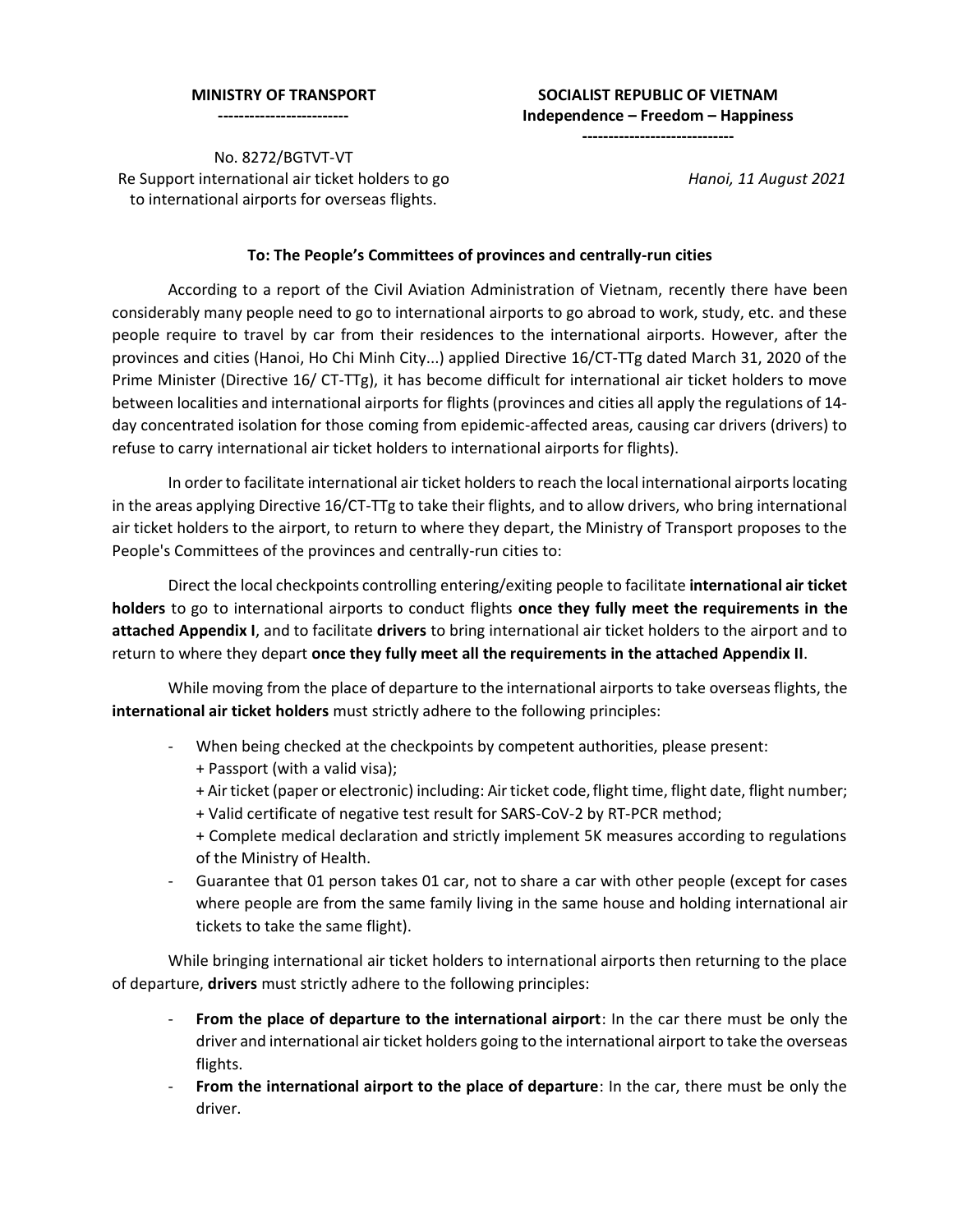- When being checked at the checkpoints by competent authorities, the driver presents: + A copy of the international air ticket (or the E-ticket) of the international air ticket holders including: Air ticket code, flight time, flight date, flight number;
	- + Valid certificate of negative test result for SARS-CoV-2 by RT-PCR method;

+ Confirmation letter (specifying name of international air ticket holders, departure and return itinerary and purpose of the trip to bring people to the international airport certified by the People's Committee of the commune/ward where the driver resides;

- + Complete medical declaration and strictly implement 5K measures according to regulations of the Ministry of Health.
- Ensure the prevention and control of the Covid-19 epidemic in accordance with the regulations of the Ministry of Health and the **principle of "01 route, 02 destinations"** (For example, a car driver from province A, after an international air ticket holder to International Airport B to make an overseas flight, must immediately return to the province of departure, which is province A, and ensure compliance with the correct route and must not stop along the road except in case of handling personal hygiene needs).
- Ensure compliance with the **requirements** on Covid-19 prevention and control of the Steering Committee for Covid-19 prevention and control of the **localities of departure and destination**.

The Ministry of Transport requested the People's Committees of provinces and centrally run cities to pay attention and direct the implementation./.

# **PP. MINISTER VICE MINISTER**

**Le Anh Tuan**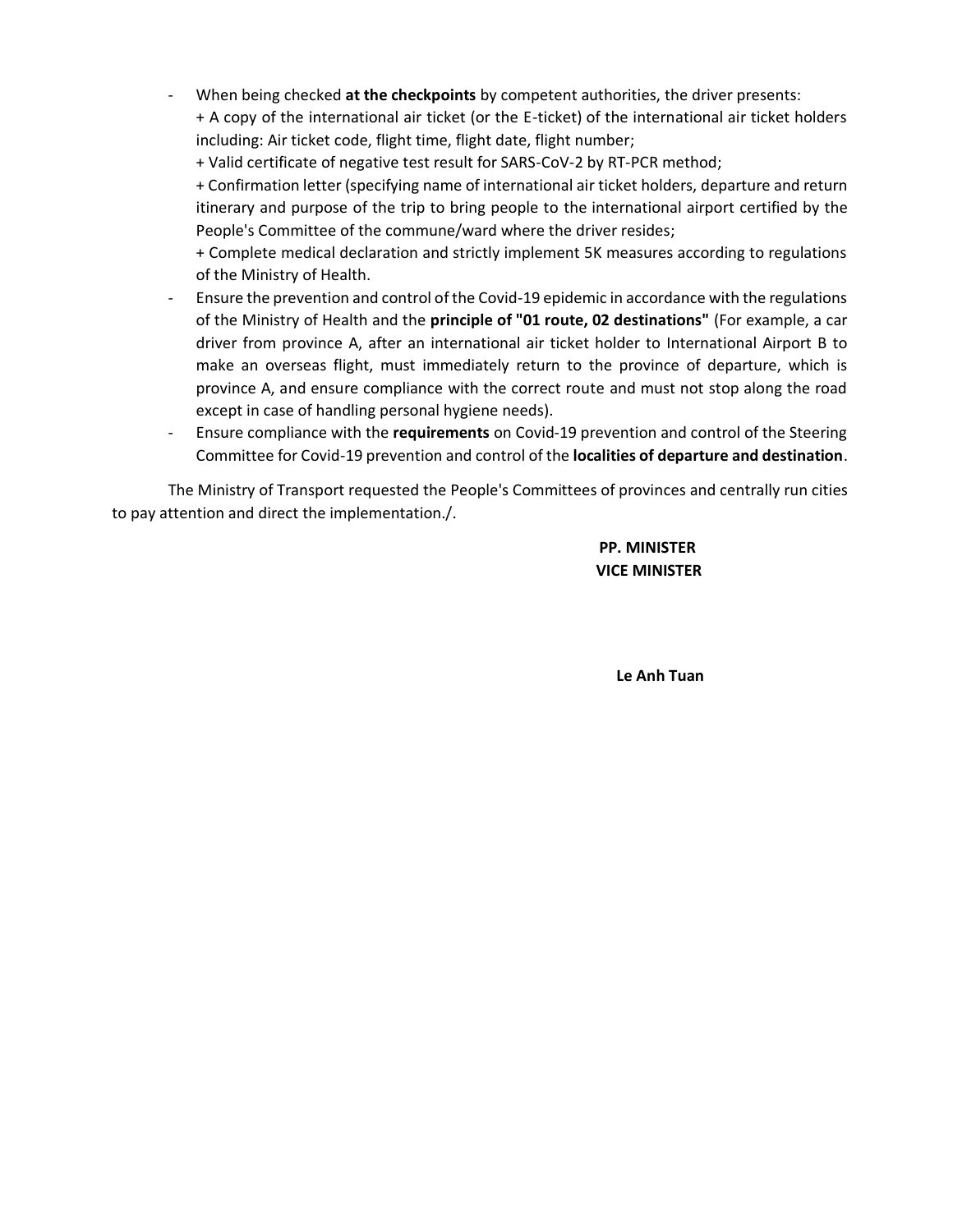## **APENDIX I**

# **Information sheet required for passengers using cars to go to international airports for overseas flights**

1. Full name: …………………….

2. Passport number (which contains a valid visa):.............................................

3. Air ticket (paper or electronice), including: Air ticket code, flight time, flight date, flight number.

4. Valid RT-PCR negative test result in accordance with regulations of Ministry of Health.

5. Residential address:........................................

6. Destination (the International Airport):.......................................

7. Plate number of the car in use to go to the airport:.............................................

8. Time geting on the car at the place of departure:.............................................

9. Time arriving at the International Airport:..............................................

10. Ensure the prevention and control of the Covid-19 epidemic in accordance with the regulations of the Ministry of Health.

*Note: Passengers must fully declare above information and present it at the checkpoints of localities in case of necessity and return 01 photocopy to the vehicle driver (driver) to present at the checkpoints of localities while returning to the place of departure.*